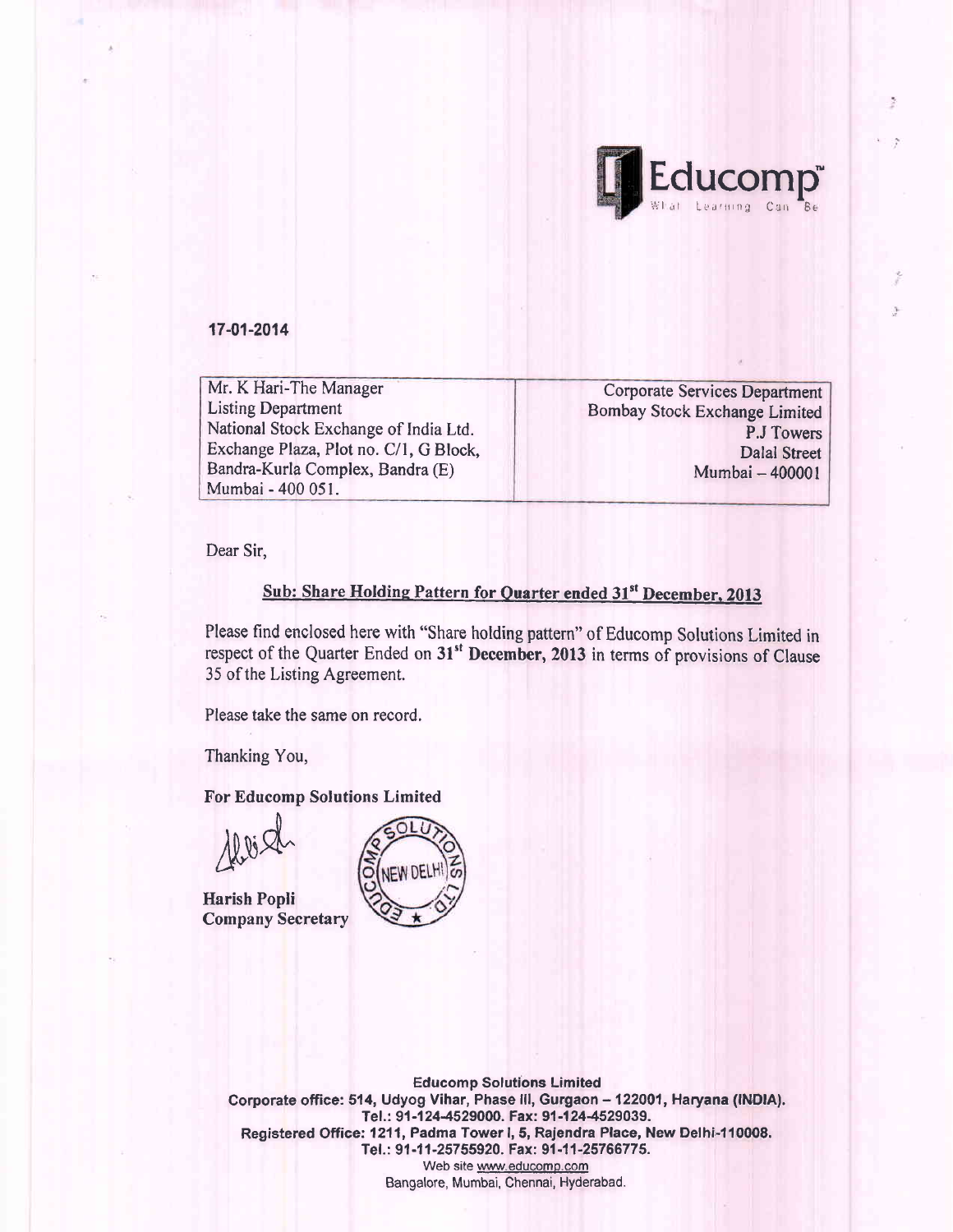| Resultant No. of Shares 2966175 | USD Conv. Rate - 1USD = INR 55.948 | Conversion Price - 188.62 Per Bond | Note - Total No. of Bonds - 10 |
|---------------------------------|------------------------------------|------------------------------------|--------------------------------|

 $\tilde{g}$ 



| 133906400.00    | securities<br>full conversion of warrants and convertible | Total paid-up capital of the company, assuming<br>6.49 | 8499157<br>100 | Total<br>$\circ$<br>0.000 | Held by public<br>8499157<br>001<br>679 | Held by promoter/promoter group | conversion of Warrants | no. of warrants                                                | No. of warrants<br><b>As</b><br>ø<br>% of total | Warrants:-<br>2966175<br>$\overline{001}$<br>2.3 | Total<br>2966175<br><b>OO</b> | Held by public<br>$\circ$<br>0 | Held by promoter/promoter group<br>securities | convertible<br>securities | securities<br>outstanding<br>conversion of the | outstanding<br>no. of<br>As a % of total<br>As<br>a % of total | Outstanding convertible securities:-<br>No. of<br>$\Theta$ | 0    | Total<br>$\circ$<br>$\circ$ | Held by public<br>Held by promoter/promoter group<br>$\circ$<br>$\circ$ | paid-up shares<br>No. of partly<br>no. of partly<br>paid-up Shares<br>As<br>a<br>% of total $As$ a %<br>the company<br>of total | Partly paid-up shares;-<br>As on 31-12-2013 | class of security:<br>Quarter Ended:<br>Equity |
|-----------------|-----------------------------------------------------------|--------------------------------------------------------|----------------|---------------------------|-----------------------------------------|---------------------------------|------------------------|----------------------------------------------------------------|-------------------------------------------------|--------------------------------------------------|-------------------------------|--------------------------------|-----------------------------------------------|---------------------------|------------------------------------------------|----------------------------------------------------------------|------------------------------------------------------------|------|-----------------------------|-------------------------------------------------------------------------|---------------------------------------------------------------------------------------------------------------------------------|---------------------------------------------|------------------------------------------------|
| ă<br>Nor<br>USI |                                                           |                                                        |                |                           |                                         |                                 |                        | the company, assuming full<br>As a % of total no. of shares of | 2.37                                            |                                                  | 0.00                          |                                |                                               |                           | the company, assuming full<br>convertible      | no. of shares of                                               | 60                                                         | 0.00 | 0.00                        |                                                                         | no. of shares of                                                                                                                |                                             | EDUCOMP                                        |

Scrip Code:

BSE:

**EDUCOMP SOLUTIONS LIMITED** 

Statement Showing Shareholding Pattern

Name of the Company:

Ż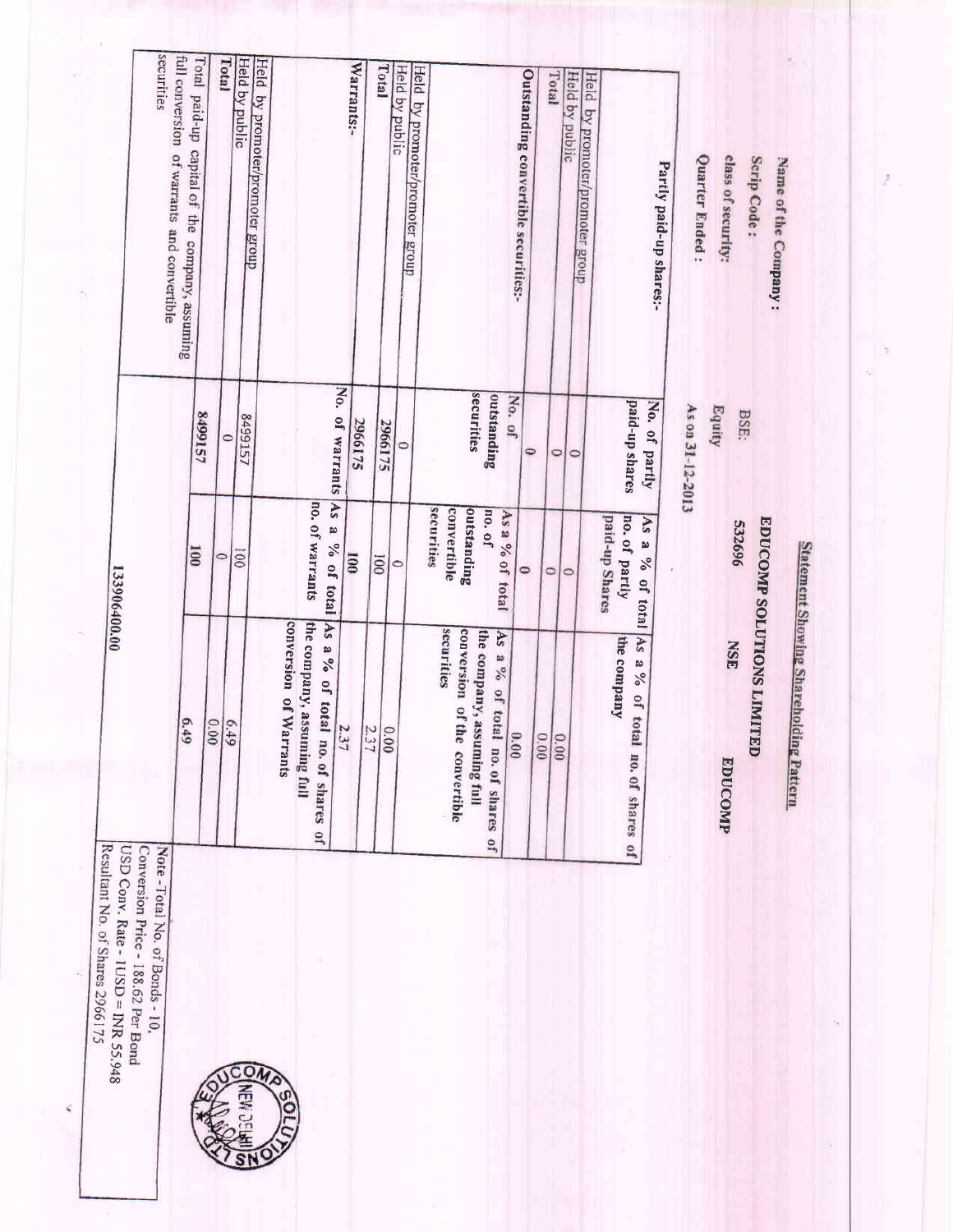|                   |                                          | 28990855                              | 100.00                                                             | <b>DOARD</b>                             | 122436137                                  | <b>MONETEE</b>             | 145321                                  |                                                                                                                                                                                                                                                                                                                                                                                                                                                                                                                                                                                     |               |                                                     |
|-------------------|------------------------------------------|---------------------------------------|--------------------------------------------------------------------|------------------------------------------|--------------------------------------------|----------------------------|-----------------------------------------|-------------------------------------------------------------------------------------------------------------------------------------------------------------------------------------------------------------------------------------------------------------------------------------------------------------------------------------------------------------------------------------------------------------------------------------------------------------------------------------------------------------------------------------------------------------------------------------|---------------|-----------------------------------------------------|
|                   |                                          |                                       |                                                                    |                                          |                                            |                            |                                         | Poemics and Promiser Group<br>Public<br>GRAND TOTAL (A)+(B)+(C)                                                                                                                                                                                                                                                                                                                                                                                                                                                                                                                     |               | $\frac{1}{8}$                                       |
| 0.00              | 0.00                                     |                                       | 0.00                                                               | 90'0                                     | ۰                                          | $\circ$                    | $\circ$                                 | which Deposition Receipts have been                                                                                                                                                                                                                                                                                                                                                                                                                                                                                                                                                 | <b>Panzi</b>  |                                                     |
| 23.68             | <b>28990855</b>                          |                                       | 100.00                                                             | 06/06/                                   | 122436137                                  | <b>12244068</b>            | <b>IZGSF</b>                            | Shares held by Cuntodiates and against                                                                                                                                                                                                                                                                                                                                                                                                                                                                                                                                              |               | ô                                                   |
| 0.00              | $\alpha$                                 |                                       | 55,21                                                              | 55,21                                    |                                            |                            |                                         | <b>TOTAL (A)+(B)</b>                                                                                                                                                                                                                                                                                                                                                                                                                                                                                                                                                                |               |                                                     |
| ķ                 | YN                                       |                                       |                                                                    |                                          | 67597892                                   | 67602823                   | 145318                                  | (1)(1)+(1)(2)<br>Public Shareholding (B)=                                                                                                                                                                                                                                                                                                                                                                                                                                                                                                                                           | Tetal         | û                                                   |
|                   |                                          |                                       | 888888                                                             | 32.90<br>3.98                            | HURMSON                                    | 89648208<br><b>LGAGEE</b>  | 145260                                  |                                                                                                                                                                                                                                                                                                                                                                                                                                                                                                                                                                                     |               |                                                     |
|                   |                                          |                                       |                                                                    | 0.90                                     |                                            | 1106/1222                  |                                         |                                                                                                                                                                                                                                                                                                                                                                                                                                                                                                                                                                                     |               | $(d+1)$                                             |
|                   |                                          |                                       |                                                                    | $rac{970}{270}$                          | $\frac{1660711}{711595}$                   | 936286                     | -홍화함이                                   |                                                                                                                                                                                                                                                                                                                                                                                                                                                                                                                                                                                     |               | $\left(\frac{d}{2} + \frac{d}{2}\right)$<br>$(d-s)$ |
|                   |                                          |                                       | $\frac{1}{2}$                                                      |                                          | 58                                         | ¢                          |                                         |                                                                                                                                                                                                                                                                                                                                                                                                                                                                                                                                                                                     |               | $(\mathbf{d},\mathbf{m})$                           |
|                   |                                          |                                       | 88                                                                 | 0.09                                     |                                            | š,                         | 44                                      |                                                                                                                                                                                                                                                                                                                                                                                                                                                                                                                                                                                     | <b>Enuts</b>  | (9.9)                                               |
|                   |                                          |                                       |                                                                    | 0.00                                     | łФ                                         | $\circ$                    |                                         | <b>Any Other</b>                                                                                                                                                                                                                                                                                                                                                                                                                                                                                                                                                                    |               | $\left(\frac{d-1}{2}\right)$                        |
|                   |                                          |                                       |                                                                    |                                          |                                            |                            | l0                                      | Qualified Foreign Investor                                                                                                                                                                                                                                                                                                                                                                                                                                                                                                                                                          |               | ec                                                  |
|                   |                                          |                                       | 880                                                                | 8871                                     | 1082384                                    | 1082384                    | $\overline{a}$                          | nominal whire capital in excess of Rs<br>ii. Individual sharcheilders bolding<br><u>E</u>                                                                                                                                                                                                                                                                                                                                                                                                                                                                                           |               |                                                     |
|                   |                                          |                                       | 17.72                                                              | 17.72                                    | 21687039                                   | 21601976                   | DIEDPI                                  | bolding nummal share carpital up to Rs.1                                                                                                                                                                                                                                                                                                                                                                                                                                                                                                                                            | linton        | $\equiv$                                            |
| ē                 | ₹                                        |                                       | GE-19                                                              | 61.0                                     | <b>TSR3931</b>                             | 7583931                    | <b>ETT</b>                              | Non-institution<br>Bedies Correctes<br>Individuals<br>Individuals -i Individual shareholders                                                                                                                                                                                                                                                                                                                                                                                                                                                                                        |               | e                                                   |
|                   |                                          |                                       |                                                                    |                                          |                                            |                            |                                         |                                                                                                                                                                                                                                                                                                                                                                                                                                                                                                                                                                                     |               | $\frac{1}{2}$<br>愃                                  |
|                   |                                          |                                       | $rac{1}{221}$                                                      | <b>PETE</b><br>$\frac{1}{2}$             | 27.314855                                  | 27314855<br>l a            | 2                                       | Sub-Total (B)(1)                                                                                                                                                                                                                                                                                                                                                                                                                                                                                                                                                                    |               |                                                     |
|                   |                                          | <b>SON</b>                            |                                                                    |                                          |                                            |                            | ٥j                                      |                                                                                                                                                                                                                                                                                                                                                                                                                                                                                                                                                                                     | E             |                                                     |
|                   |                                          |                                       |                                                                    |                                          | Þ<br>$\overline{a}$                        | l ci                       |                                         |                                                                                                                                                                                                                                                                                                                                                                                                                                                                                                                                                                                     |               |                                                     |
|                   |                                          | 88882                                 |                                                                    |                                          | 2699327                                    | $\frac{6}{\sqrt{1280881}}$ | $\circ$ $\circ$ $\circ$ $\circ$ $\circ$ | $\begin{array}{ l } \hline \text{Conformment (i)}\\ \hline \text{in terms of, frequency} \\ \hline \text{for some } \zeta \text{ functions in } \Omega \text{ using } \mathbb{R}^n\\ \hline \text{for some } \zeta \text{ functions in } \Omega \text{ using } \mathbb{R}^n\\ \hline \text{for some } \zeta \text{ functions in } \Omega \text{ is real } \Omega \text{ for } \zeta \text{ as } \zeta \text{ and } \zeta \text{ for } \zeta \text{ and } \zeta \text{ for } \zeta \text{ and } \zeta \text{ for } \zeta \text{ for } \zeta \text{ for } \zeta \text{ for } \zeta \$ | <b>SEEBE</b>  |                                                     |
|                   |                                          |                                       |                                                                    | 0.90                                     | $rac{1}{9000}$<br>۵                        | ۰                          |                                         |                                                                                                                                                                                                                                                                                                                                                                                                                                                                                                                                                                                     |               |                                                     |
|                   |                                          |                                       |                                                                    | to o                                     |                                            | 10168                      |                                         |                                                                                                                                                                                                                                                                                                                                                                                                                                                                                                                                                                                     | E             |                                                     |
|                   |                                          | E                                     |                                                                    | 6.33                                     | 400016                                     | 400016                     | Įø.                                     | Central Government/State                                                                                                                                                                                                                                                                                                                                                                                                                                                                                                                                                            | $\widehat{c}$ |                                                     |
| XX.               |                                          | 8                                     |                                                                    | 0.00                                     | SKET                                       | koll                       |                                         | Financial Institutions / Banks                                                                                                                                                                                                                                                                                                                                                                                                                                                                                                                                                      |               |                                                     |
|                   | š                                        |                                       |                                                                    |                                          |                                            |                            |                                         | Institution<br>Motal Fundy UTI                                                                                                                                                                                                                                                                                                                                                                                                                                                                                                                                                      | $e_{E}$       |                                                     |
|                   |                                          |                                       |                                                                    |                                          |                                            |                            |                                         | <b>Public shareholding</b>                                                                                                                                                                                                                                                                                                                                                                                                                                                                                                                                                          | (B)           |                                                     |
| <b>LRTS</b>       | 28990885                                 | 62.72                                 |                                                                    | 44.79                                    | <b>STIRCATS</b>                            | 54838245                   |                                         | <b>GRAD+(1)</b><br>and Promoter Group (A)=                                                                                                                                                                                                                                                                                                                                                                                                                                                                                                                                          |               |                                                     |
| 38888             | 0.00                                     |                                       |                                                                    |                                          |                                            |                            | ی                                       | <b>Total Shareholding of Promoter</b>                                                                                                                                                                                                                                                                                                                                                                                                                                                                                                                                               |               |                                                     |
|                   | $\frac{1}{8}$                            | 88888                                 |                                                                    | $rac{1}{\sin \theta}$                    | ö.                                         | a 0                        | 常                                       |                                                                                                                                                                                                                                                                                                                                                                                                                                                                                                                                                                                     |               |                                                     |
|                   | $rac{80}{800}$                           |                                       |                                                                    | $\frac{1}{3}$                            | $= 0$                                      | $\Rightarrow$              | c.                                      | contribute en<br>  Qualificat Facesm Investor<br> Sub Tetal(A)(2)                                                                                                                                                                                                                                                                                                                                                                                                                                                                                                                   | ja.           |                                                     |
|                   |                                          |                                       |                                                                    |                                          |                                            | e                          | $\circ$                                 | Botises Compresse                                                                                                                                                                                                                                                                                                                                                                                                                                                                                                                                                                   | iz.           |                                                     |
|                   | 0.00                                     | 0.00                                  |                                                                    | coo                                      | $\circ$                                    | o                          | o.                                      | Individuals (Non-Resolutival Individuals<br>Foresgn Individuals)                                                                                                                                                                                                                                                                                                                                                                                                                                                                                                                    | $\approx$     |                                                     |
| 52.87<br>60.00    | 55806687                                 |                                       |                                                                    |                                          |                                            |                            |                                         | Ferriga                                                                                                                                                                                                                                                                                                                                                                                                                                                                                                                                                                             | 2.00          |                                                     |
| 888               |                                          | $rac{1}{6888}$                        |                                                                    |                                          | <b>STERETS</b>                             | <b>SFZBS345</b>            | <b>WID</b>                              |                                                                                                                                                                                                                                                                                                                                                                                                                                                                                                                                                                                     |               |                                                     |
|                   | 8888                                     | 168                                   |                                                                    | $rac{1}{8888888}$                        | 009187                                     | $\frac{6}{\sqrt{284600}}$  | $\frac{1}{2}$                           | Besites Corporate<br>Financial Euclinicano Banks<br>Any Oberst Severity<br>Sub Totaria (1)                                                                                                                                                                                                                                                                                                                                                                                                                                                                                          | 抢             |                                                     |
| 96.09             |                                          |                                       |                                                                    |                                          | ь                                          |                            | ö                                       |                                                                                                                                                                                                                                                                                                                                                                                                                                                                                                                                                                                     | 司司            |                                                     |
|                   | <b>SHOSORZ</b>                           | <b>PR 81</b>                          |                                                                    | 28.84                                    | SYYESEP                                    | 47553645                   |                                         | Indian<br>Individual v Hndy Undividual Family<br>Central Covertment/State<br>(kykemmerki s)                                                                                                                                                                                                                                                                                                                                                                                                                                                                                         | 이로            |                                                     |
|                   |                                          |                                       |                                                                    |                                          |                                            |                            |                                         | <b>Framoter Group</b>                                                                                                                                                                                                                                                                                                                                                                                                                                                                                                                                                               | 66.1          |                                                     |
| $\frac{001}{100}$ | COTTO                                    | (HV)                                  |                                                                    | GND                                      |                                            |                            |                                         | Shareholding of Promoter and                                                                                                                                                                                                                                                                                                                                                                                                                                                                                                                                                        | ε             |                                                     |
|                   |                                          |                                       |                                                                    |                                          | $\mathcal{S}$                              | $\mathbf{S}$               | Gili                                    | Э                                                                                                                                                                                                                                                                                                                                                                                                                                                                                                                                                                                   | S             |                                                     |
| As a percentage   | Number of shares                         | $\frac{(3+8+1)}{(4+8+1)}$<br>Asn<br>힟 |                                                                    | As a percentage<br>off.A+ap <sup>1</sup> | form                                       |                            |                                         |                                                                                                                                                                                                                                                                                                                                                                                                                                                                                                                                                                                     |               |                                                     |
|                   | Shares Piedged or otherwise<br>completed |                                       | Total shareholding as a<br>percentage of total number of<br>ahares |                                          | Number of $\frac{1}{n}$<br>that is held in | of thare                   |                                         |                                                                                                                                                                                                                                                                                                                                                                                                                                                                                                                                                                                     |               |                                                     |
|                   |                                          |                                       |                                                                    |                                          |                                            | Total mumber               | Number of<br>Sharcholders               | <b>Category of</b><br>Shareholder                                                                                                                                                                                                                                                                                                                                                                                                                                                                                                                                                   | Ludham        |                                                     |

 $\hat{\mathcal{L}}$ 

ž

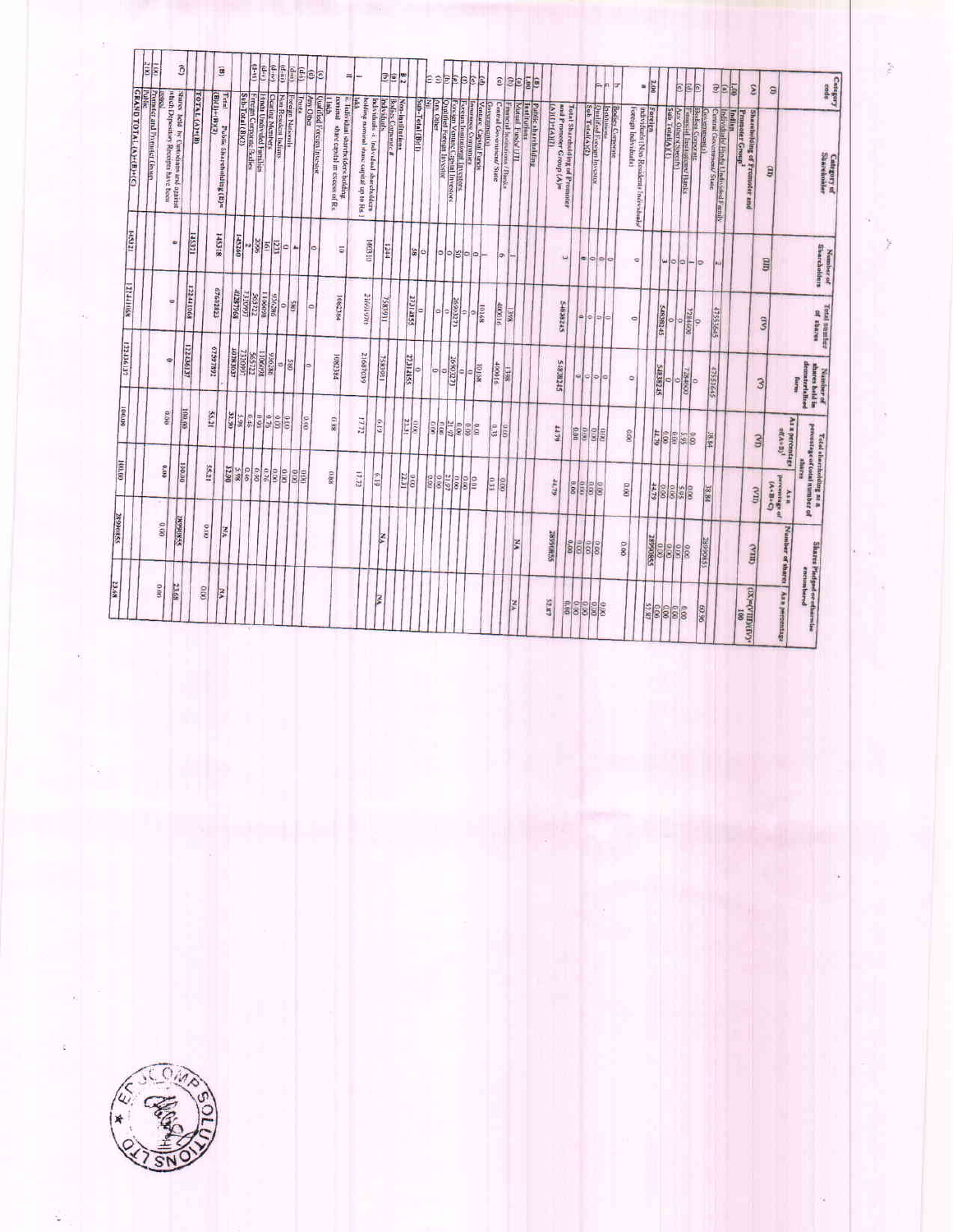ğ

 $\frac{3}{7}$ 

Sr. No.

(3)(b) <u>Rétement showing holding of securities (including shares, warrants, convertible securities) of persons belonging to the category "Promoter and<br>Promoter Group"</u>

| 3.000<br>2.00<br>001<br>$\hat{a}$                                                                                                                                                                             | Sr. No.                                     |
|---------------------------------------------------------------------------------------------------------------------------------------------------------------------------------------------------------------|---------------------------------------------|
| A PEDUVISION PVT LTD<br>SHANTANU PRAKASH<br>(*) The term "encumbrance" has the same meaning as assigned to it in regulation 28(3) of the SAST Regulations, 2011.<br>ANJLEE PRAKASH<br>TOTAL<br>$\overline{H}$ | Name of the shareholder                     |
| (TIII)<br>44315205<br>3238440<br>7284600                                                                                                                                                                      | <b>Number</b>                               |
| $(A)+(B)+(C)$<br>$\binom{1}{2}$<br>Total<br>36.19<br>565<br>2.64                                                                                                                                              | <b>Total shares held</b><br>As a % of Grand |
| $\hat{\mathbf{z}}$<br>25752415<br>3238440                                                                                                                                                                     | Number                                      |
| $\frac{1}{2}$<br>$(\text{V1})$ (VIII)(VIII)<br>As a percentage<br>100.00<br>58.11                                                                                                                             | Encumbered shares(*)                        |
| sub-clause (I)(a)<br>$A$ s a % of<br>$(A)+(B)+(C)$ of<br>grand total<br>23.68<br>21.03<br>00.00<br>2.64                                                                                                       |                                             |
| $\Box$<br>warrants held<br>Number of<br><b>ZST66b8</b><br><b>ST6678</b><br>ċ                                                                                                                                  |                                             |
| same class<br><b>Warrants of the</b><br>number of<br>As a % total<br>$\mathbf{m}$<br>100.00<br>100.00<br>00.0<br>0.00                                                                                         | Details of warrants                         |
| securities held<br>convertible<br>Number of<br>$\infty$                                                                                                                                                       |                                             |
| securities of the<br>same class<br>convertible<br>As a % total<br>number of<br>(X)<br>0.00<br>0.00<br>0.00<br>0.00                                                                                            | Details of convertible securities           |
| Warrants and convertible s<br>shares assuming full con-<br><b><i>Lotal shares (including u</i></b><br>a % of diluted share<br>47.30<br>11.79<br><b>60 EE</b><br>2.42<br>(IIX)                                 |                                             |

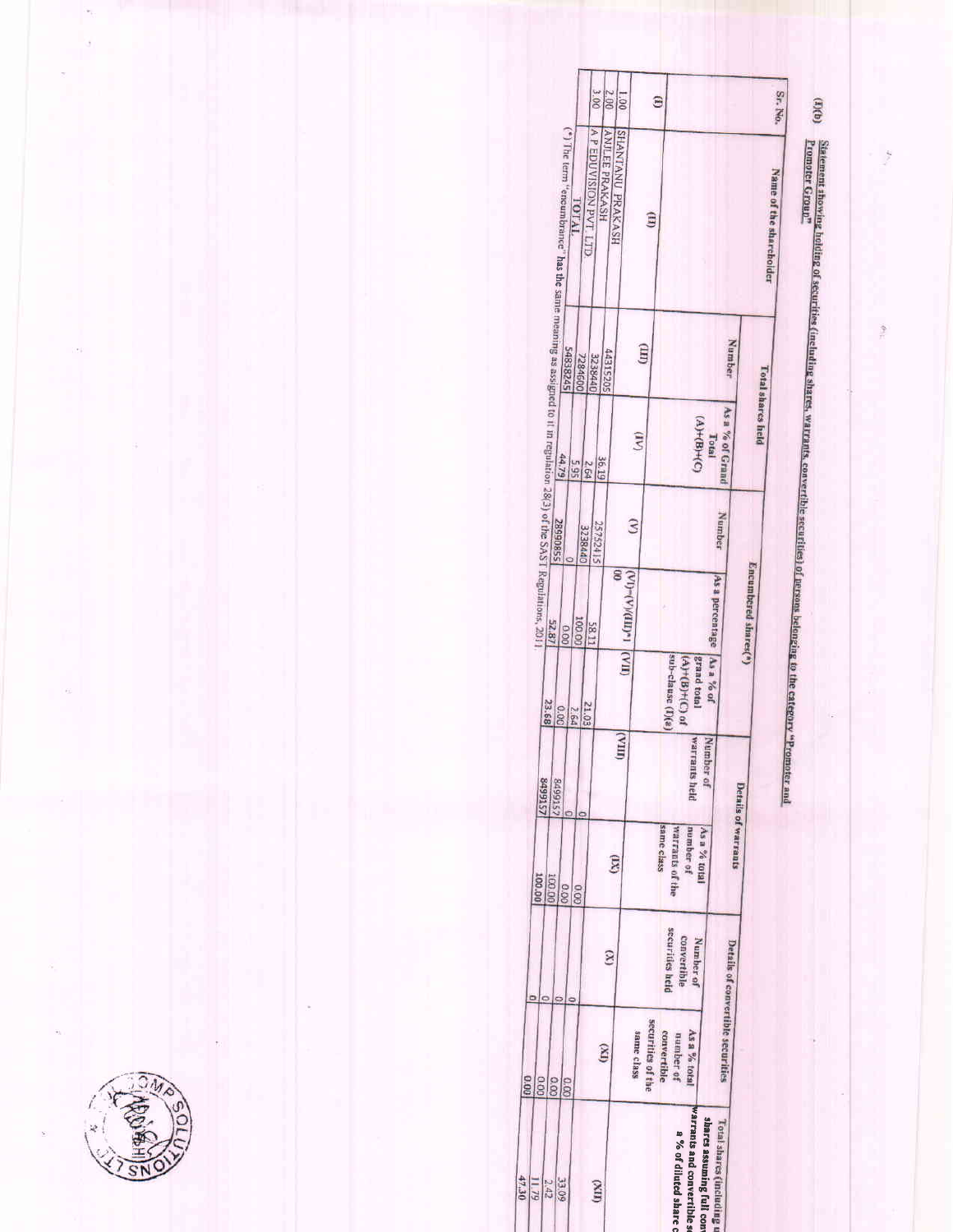|                                                                                                                        | warrants and convertible securities) as<br>Total shares (including underlying<br>shares assuming full conversion of<br>a % of diluted share capital |                                                            | 7.39                                              | 5.07                                                 | 12.46        |
|------------------------------------------------------------------------------------------------------------------------|-----------------------------------------------------------------------------------------------------------------------------------------------------|------------------------------------------------------------|---------------------------------------------------|------------------------------------------------------|--------------|
| Statement showing holding of securities (including shares, warrants, convertible securities) of persons (together with | PAC) belonging to the category "Public" and holding more than 5% of the total number of shares of the company<br>Details of convertible securities  | % w.r.t total<br>convertible<br>number of                  | 0.00<br>securities of the<br>same class           | 0.00                                                 | $\bullet$    |
|                                                                                                                        |                                                                                                                                                     | securities held<br>convertible<br>Number of                | 0.00                                              | 0.00                                                 | 0            |
|                                                                                                                        |                                                                                                                                                     | warrants of the<br>As a % total<br>number of<br>same class | 0.00                                              | 0.00                                                 | ۰            |
|                                                                                                                        | Details of warrants                                                                                                                                 | warrants held<br>Number of                                 | 0.00                                              | 0.00                                                 | Φ            |
|                                                                                                                        | Statement at para<br>total number of<br>percentage of<br><b>Grand Total</b><br>$(I)(a)$ above}<br>$(A)+(B)+(C)$<br>shares {i.e.,<br>indicated in    |                                                            | 8.08                                              | 5.55                                                 | 13.63        |
|                                                                                                                        | shares                                                                                                                                              |                                                            | 9898370                                           | 6791634                                              | 16690004     |
|                                                                                                                        | Name(s) of the shareholder(s) and the Number of<br>Persons Acting in Concert (PAC)<br>with them                                                     |                                                            | MKCP INSTITUTIONAL INVESTOR<br>(MAURITIUS) ILLTD. | <b>CITIGROUP GLOBAL MARKETS</b><br>MAURITIUS PVT LTD | <b>Total</b> |



 $\frac{1}{2}$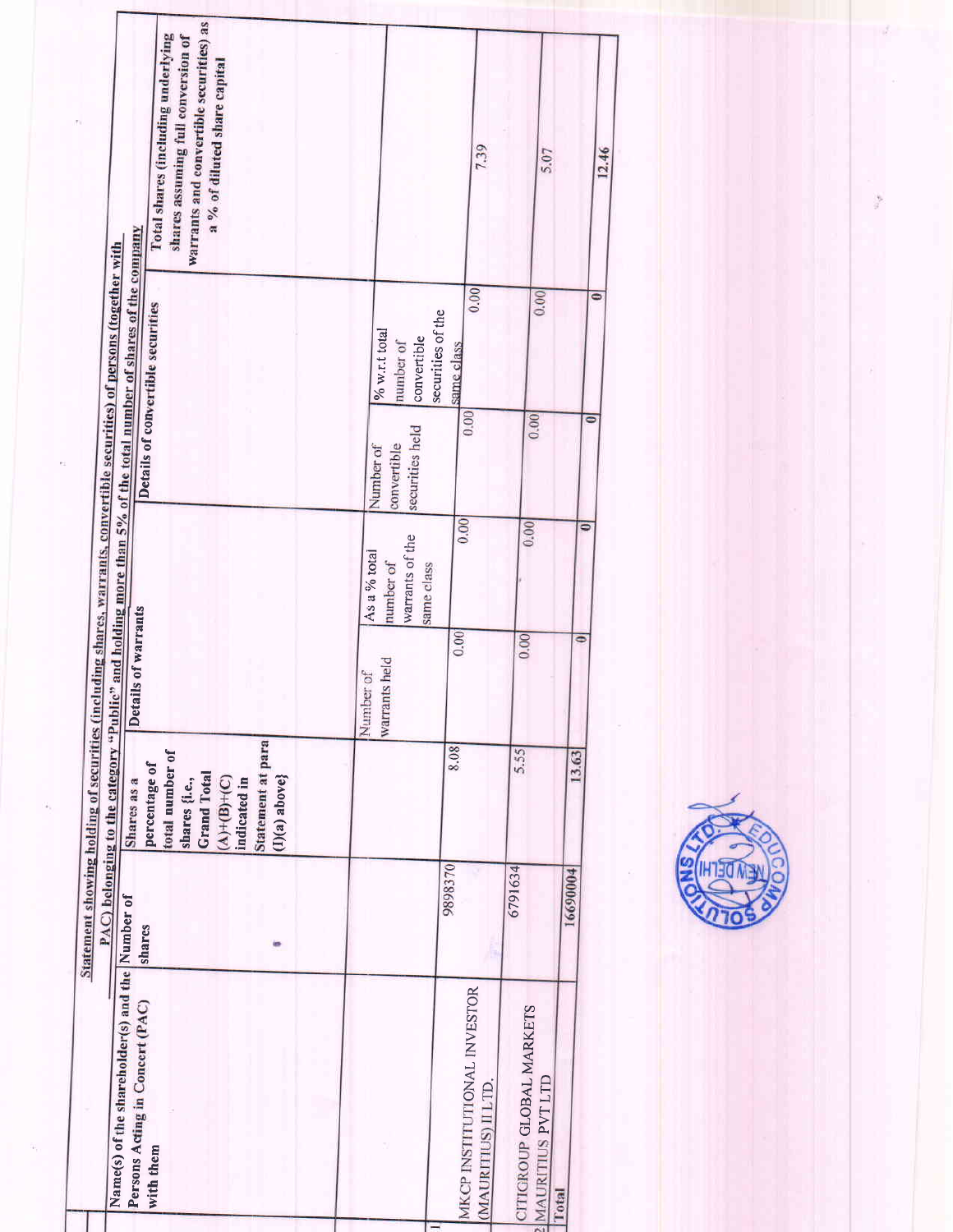| <b>Warrants held</b><br>Number of<br>0.00<br>0.00<br>0.00<br>0.00<br>0.00<br>same c<br>number of<br>class | Details of warrants<br>As a % total<br><b>Warrants of the</b><br>$rac{0.00}{0.00}$<br>0000<br>0.00<br>securities held<br>convertible<br>Number of<br>Details of convertible securities<br>2966175<br>0.00<br>0.00<br>00.0 |
|-----------------------------------------------------------------------------------------------------------|---------------------------------------------------------------------------------------------------------------------------------------------------------------------------------------------------------------------------|
|                                                                                                           | 0.00<br>0.00<br>0.00<br>00.00                                                                                                                                                                                             |

g

ż

**REAR REAR**